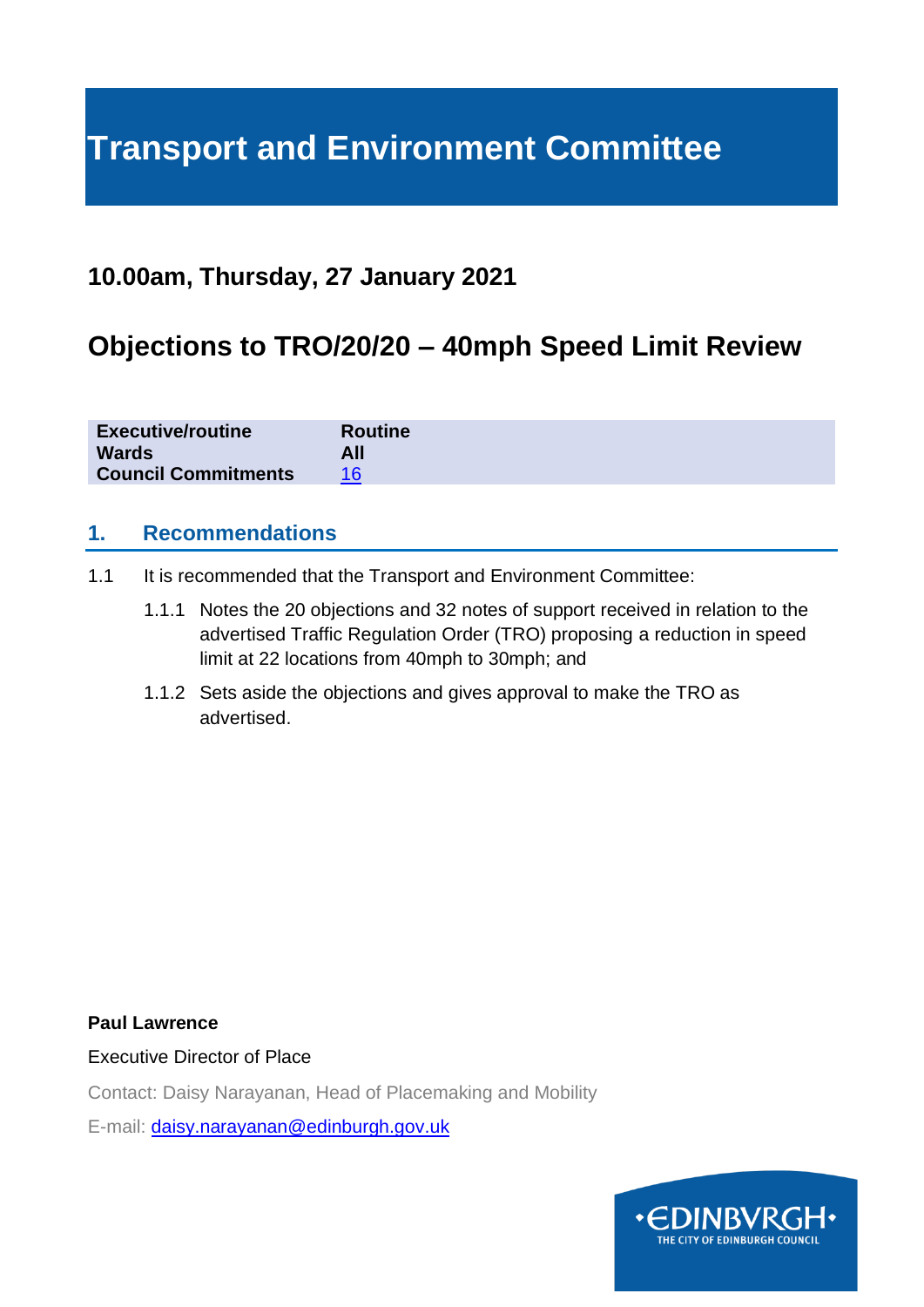**Report**

## **Objections to TRO/20/20 – 40mph Speed Limit Review**

## **2. Executive Summary**

- 2.1 This report outlines objections received to Traffic Regulation Order (TRO) TRO/20/20 which seeks to reduce the existing 40mph speed limit to 30mph at 22 locations.
- 2.2 The report informs Committee of the objections received to the draft TRO during its period of advertisement and seeks approval to set these aside and make the Order as advertised.
- 2.3 Overall, 52 representations were received to the advertised Order. Of these, 20 are objections and 32 are notes of support.

## **3. Background**

- 3.1 On [27 February 2020,](https://democracy.edinburgh.gov.uk/documents/s14508/Item%207.4%20-%2040mph%20Speed%20Limit%20Review.pdf) the Transport and Environment Committee approved commencing the statutory process for a TRO to reduce the speed limit on 22 streets (see 3.3) from 40mph to 30mph. The review aims to further the Council's ambitions to create environments that encourage active travel and to provide a road network that is safe for all road users.
- 3.2 An investigation into all roads with a 40mph speed limit in the Council's network was carried out to determine the potential for reduction to 30mph, as outlined in the Council's Local Transport Strategy Policies Safe 5 and Safe 6. Traffic surveys were undertaken on all 40mph roads and the results were reviewed along with other information that was gathered, including collision data and each road's function, features and traffic composition.
- 3.3 TRO/20/20 proposes to implement a 30mph speed limit at the following locations:
	- 3.3.1 Lanark Road;
	- 3.3.2 West Approach Road;
	- 3.3.3 Comiston Road;
	- 3.3.4 Biggar Road;
	- 3.3.5 Riccarton Mains Road;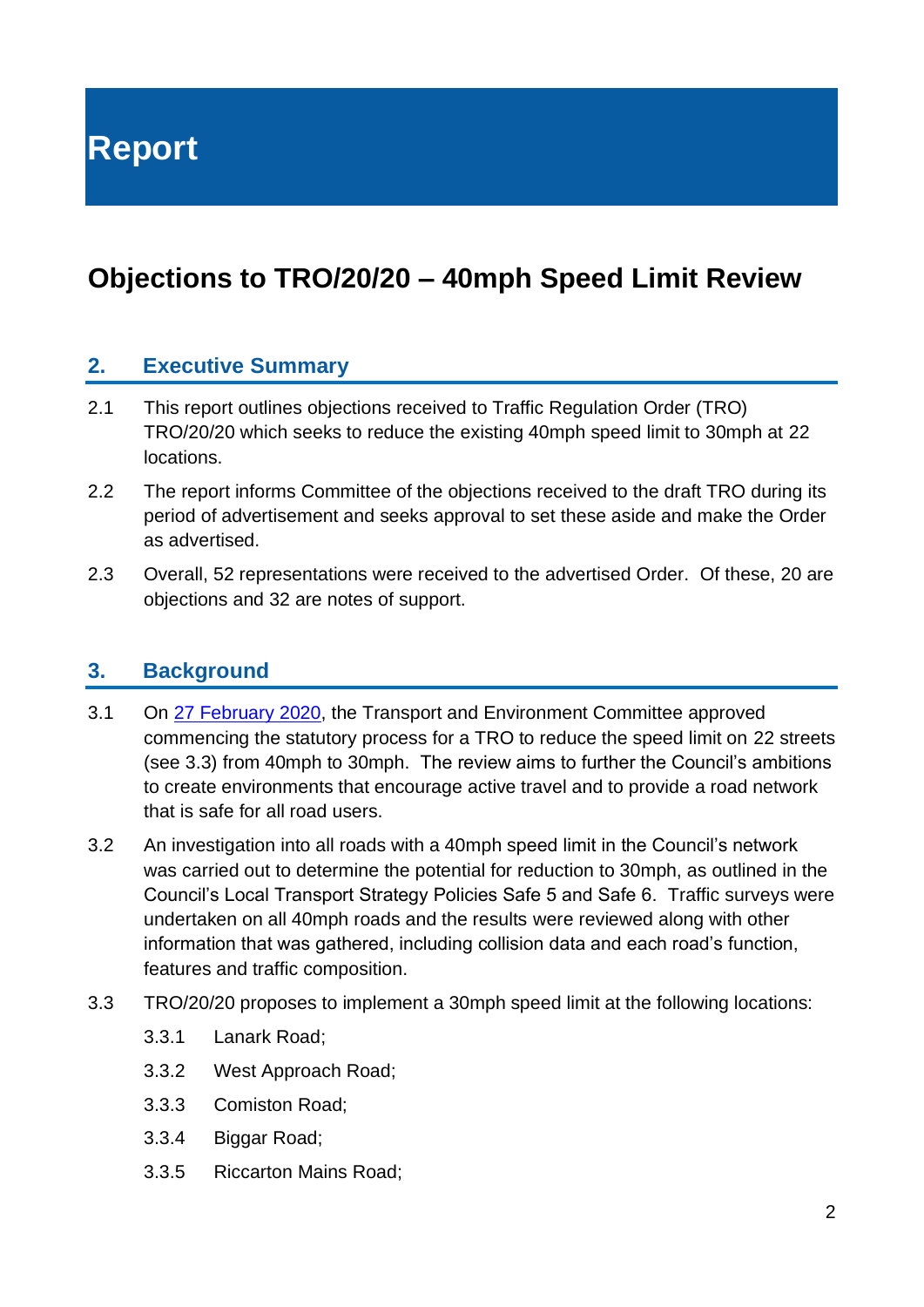- 3.3.6 Calder Road;
- 3.3.7 Wester Hailes Road;
- 3.3.8 Glasgow Road between Gogar roundabout and Drum Brae roundabout;
- 3.3.9 Glasgow Road between Newbridge roundabout and the east end of Ratho Station;
- 3.3.10 Old Liston Road;
- 3.3.11 Gogar Station Road;
- 3.3.12 South Gyle Broadway;
- 3.3.13 South Gyle Access;
- 3.3.14 Queensferry Road;
- 3.3.15 Hillhouse Road;
- 3.3.16 Frogston Brae;
- 3.3.17 Seafield Road East;
- 3.3.18 Sir Harry Lauder Road;
- 3.3.19 Milton Link;
- 3.3.20 Milton Road;
- 3.3.21 Milton Road East; and
- 3.3.22 Hawes Brae.

## **4. Main report**

- 4.1 TRO/20/20 (see Appendix 1), which set out the proposed speed limit reductions at the locations outlined above, was advertised between 29 October to 19 November 2021. Upon completion of the public consultation, the Council had received 52 responses.
- 4.2 Twenty of these were objections received from individuals, and 32 were notes of support. Thirty notes of support were from individuals, one was received from SPOKES and another from Low Traffic Corstorphine.
- 4.3 Further details of the responses received to TRO/20/20 during its period of advertisement are provided in Appendix 2.
- 4.4 Table 1 and Table 2 of Appendix 2 highlight the number of location specific support comments and objections submitted.
- 4.5 Table 3 of Appendix 2 outlines the Council's responses to the objections received, clarifying the reasons behind the proposed speed limit reductions.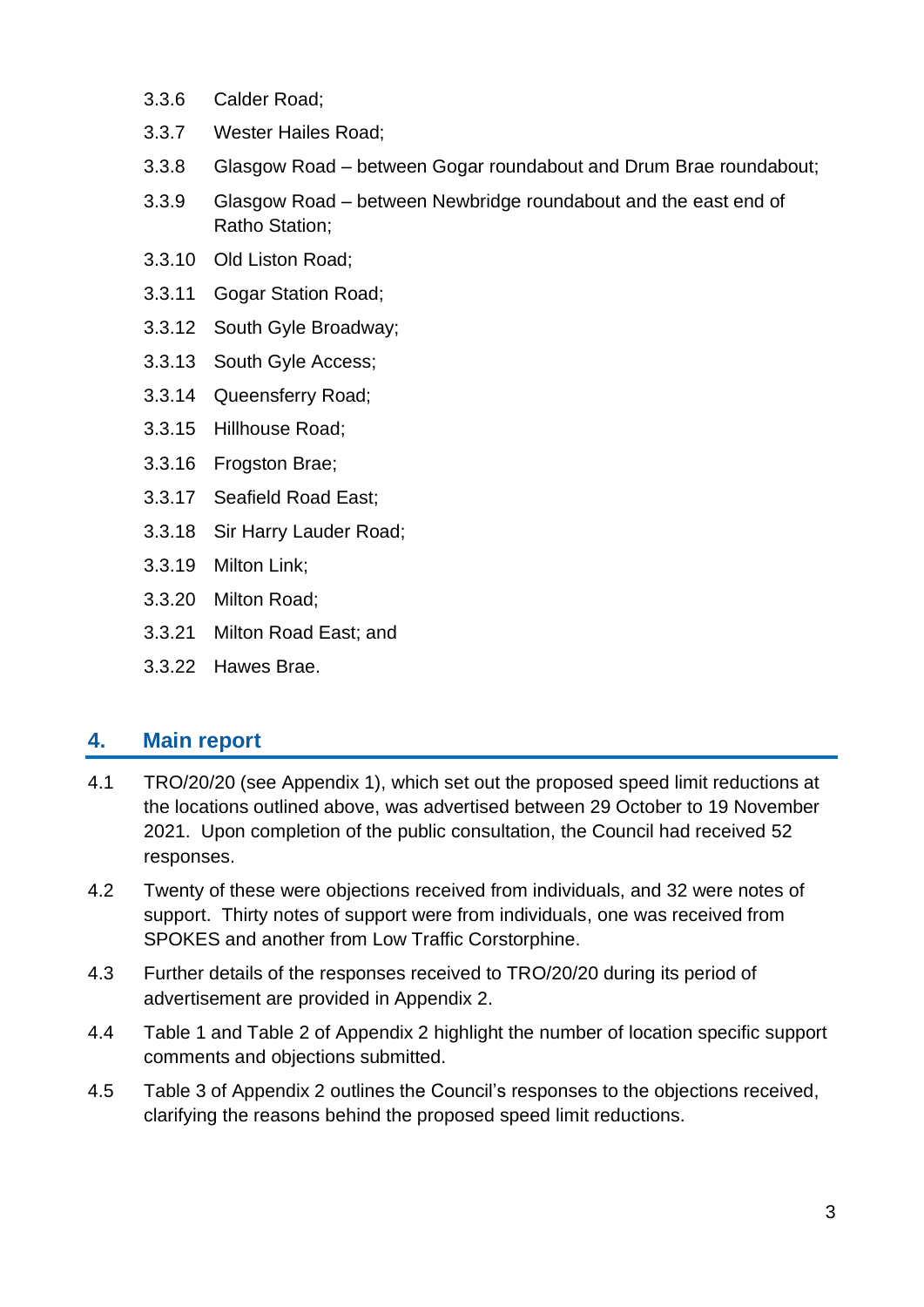## **5. Next Steps**

5.1 This report recommends setting aside the 20 objections received and making the TRO as advertised. All of those who objected to TRO/20/20 will be notified of the Committee's decision.

## **6. Financial impact**

6.1 The estimated cost of the required design and construction work, including the installation of new signage and road markings, is estimated at £50,000. This can be accommodated within the Road Safety Capital budget.

## **7. Stakeholder/Community Impact**

- 7.1 The statutory consultation for TRO/20/20 took place from 29 October to 19 November 2021. It allowed those potentially affected by the proposed speed limit reductions to comment or object formally.
- 7.2 A reduction in speed limit from 40mph to 30mph at the locations outlined at 3.3 is expected to further the Council's ambitions to provide a road network that is safe for all road users and support sustainability objectives by encouraging more active modes of travel.

## **8. Background reading/external references**

8.1 [40mph Speed Limit Review](https://democracy.edinburgh.gov.uk/documents/s14508/Item%207.4%20-%2040mph%20Speed%20Limit%20Review.pdf) – approved by Transport and Environment Committee 27 February 2020.

## **9. Appendices**

- 9.1 Appendix 1 TRO/20/20 and Statement of Reasons
- 9.2 Appendix 2 Responses received to the advertised TRO and responses to the comments raised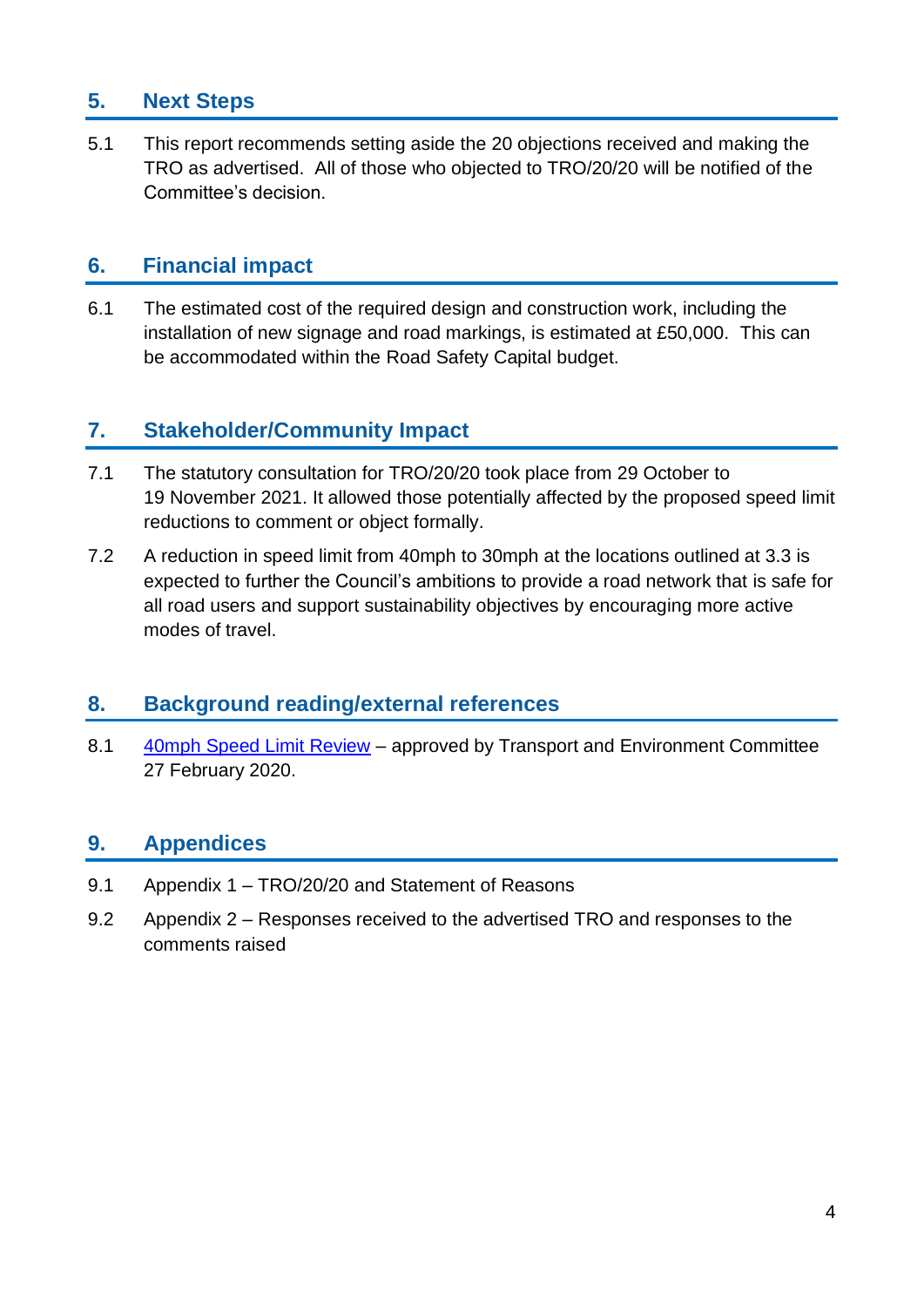#### THE CITY OF EDINBURGH COUNCIL

### THE CITY OF EDINBURGH COUNCIL (VARIOUS ROADS, EDINBURGH) (SPEED LIMIT REDUCTIONS) (RESTRICTED ROADS) ORDER 202-<br>- TRO/20/20

The City of Edinburgh Council in exercise of their powers under sections 82(2) and 83(2) of and Part IV of Schedule 9 to the Road Traffic Regulation Act 1984, as amended, (which Act as so amended is hereinafter referred to as "the 1984 Act"), and of all other enabling powers and after consultation with the Chief Constable in accordance with Part III of Schedule 9 to the 1984 Act, hereby make the following Order:

- 1. This Order may be cited as "The City of Edinburgh Council (Various Roads, Edinburgh) (Speed Limit Reductions) (Restricted Roads) Order 202-" and shall come into operation on the ---- day of ---- Two thousand and ----.
- 2. The lengths of road specified in **Schedule 1** of this Order shall become restricted roads for the purposes of Section 81(1) of the 1984 Act, which imposes a speed limit **of 30 miles per hour** on a restricted road.
- 3. The restrictions imposed by this Order shall be in addition to and not in derogation of any restriction or requirement imposed by any regulations made under the 1984 Act or by or under any other enactment.
- 4. Any provision in an Order specified in any of the Articles or the Schedule to this Order which are inconsistent with any provision of this Order shall cease to have effect for the purposes of this Order but without prejudice to the validity of anything done or to any liability incurred in respect of any act or omission before the coming into operation of this Order. The operative date shall be the date specified in Article 1 of this Order.
- 5. Any provision in *The Trunk Roads (40mph Speed Limit) (Midlothian) (Consolidation) Order 1975* which is inconsistent with any provision of this Order shall cease to have effect for the purposes of this Order on the operative date but without prejudice to the validity of anything done or to any liability incurred in respect of any act or omission before that date. The operative date shall be the date on which the relevant provision of this Order comes into operation.
- 6. The Edinburgh Corporation (40 mph Speed Limit Direction) (No. 1) Order, 1961 shall have effect subject to the variations, insertions, substitutions and additions thereto specified in **Schedule 2** of this Order. **(GIS Ref 215)**
- 7. The Edinburgh Corporation (40 m.p.h. Speed Limit) (No. 1) Order 1970 is hereby revoked. **(GIS Ref 219)**
- 8. The Edinburgh Corporation (Calder Road) Traffic Regulation and 40 m.p.h. Speed Limit Order 1972 shall have effect as if: **(GIS Ref 238)** in Article 8 for the words "No person shall drive any motor vehicle at a speed exceeding 40 miles per hour on the carriageway of any lengths of road specified in either the First or Second Schedule to this Order." there were substituted the words "Not Allocated".
- 9. The Lothian Regional Council (West Approach Road, Edinburgh) (40 mph Speed Limit) Order 1982 is hereby revoked. **(GIS Ref 950)**
- 10. The Lothian Regional Council (Portobello Bypass and Seafield Road East, Edinburgh) (40 mph Speed Limit) Order 1987 is hereby revoked. **(GIS Ref 702)**

*DRAFT*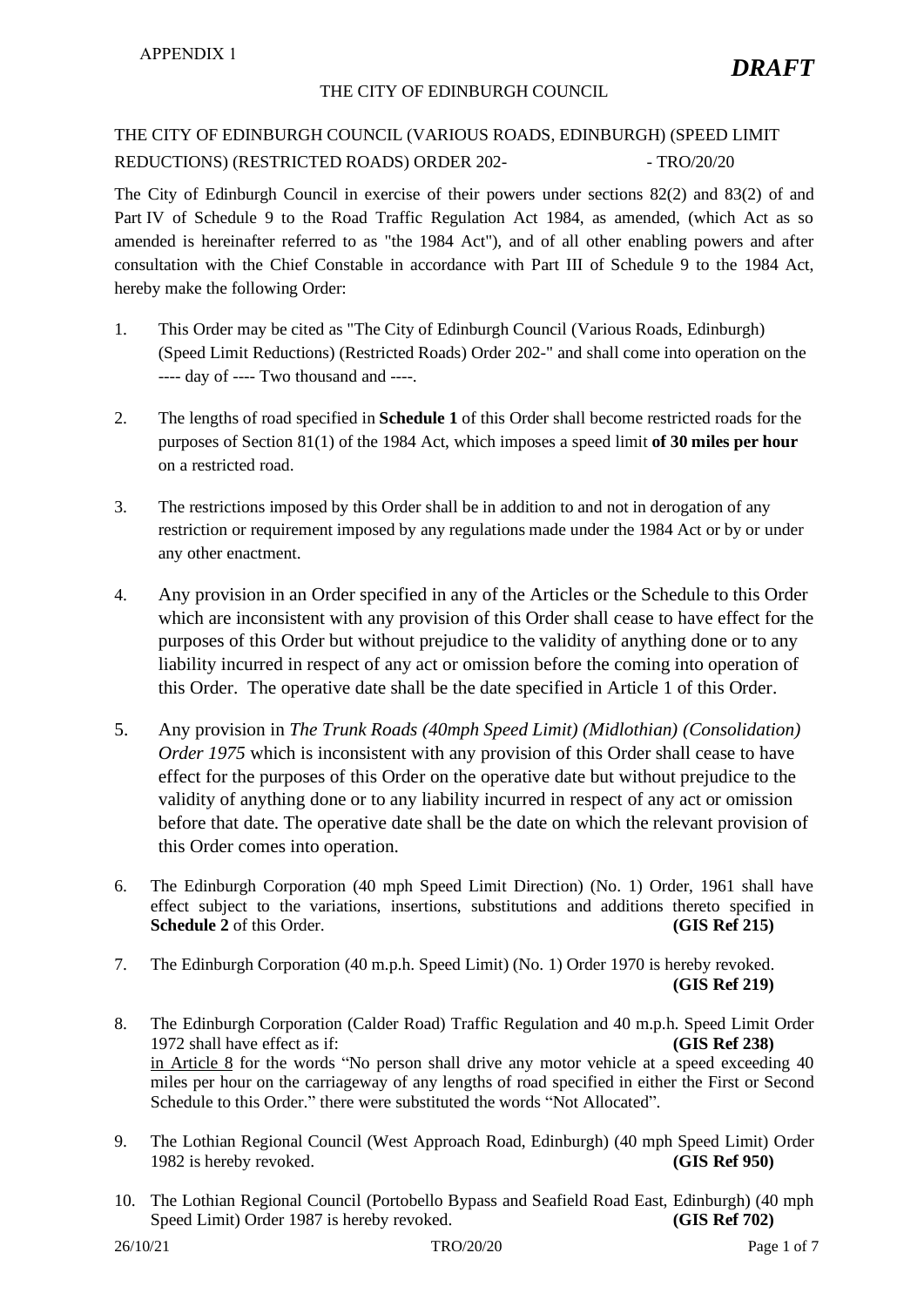11. The Lothian Regional Council (South Gyle Access and South Gyle Broadway, Edinburgh) (40 mph Speed Limit) Order 1995 shall have effect as if in the Schedule: **(GIS Ref 1275)** in item 1 South Gyle Access for the words "From the extended north kerbline of Bankhead Drive northwards to the outer kerbline of the roundabout at its junction with South Gyle Crescent, South Gyle Broadway and South Gyle Wynd." there were substituted the words "Not Allocated". In item 2 South Gyle Broadway for the words "From the outer kerbline of the roundabout at

its junction with South Gyle Crescent, South Gyle Broadway and South Gyle Wynd northwestwards to the outer kerbline of Gogar Roundabout." there were substituted the words "From a point 299 metres or thereby north-west of the north-west kerbline of Gyle Avenue, north-westwards to the outer kerbline of Gogar Roundabout.".

- 12. The City of Edinburgh Council (Old Liston Road and Cliftonhall Road, Newbridge, Edinburgh) (40 mph Speed Limit Order 1999 shall have effect as if in the Schedule: **(GIS Ref 1727)** in item 1 Old Liston Road, Newbridge for the words "from the outer kerbline of Newbridge Roundabout westwards to the "village entry gateway" to Newbridge." there were substituted the words "(Not Allocated)".
- 13. The City of Edinburgh Council (Gogar Station Road, Edinburgh) (30 m.p.h. and 40 m.p.h. Speed Limit) Traffic Regulation Order 2003 is hereby revoked. **(GIS Ref 1998)**
- 14. The City of Edinburgh Council (Milton Link, Edinburgh) (40 m.p.h. Speed Limit) Traffic Regulation Order 2004 is hereby revoked. **(GIS Ref 2086)**
- 15. The City of Edinburgh Council (Frogston Road East, Edinburgh) (30 m.p.h. Speed Limit) Traffic Regulation Order 2004 is hereby revoked. **(GIS Ref 2085)**
- 16. The City of Edinburgh Council (A90/A902, Queensferry Road, Hillhouse Road, Telford Road and Maybury Road, Edinburgh) (40 m.p.h. Speed Limit) Order 2005 shall have effect as if in the Schedule: **(GIS Ref 2109) (GIS Ref 2109)** In **item 1 The A90, Queensferry Road** for the words "from its junction with Hillhouse Road to -" there were substituted the words "from a point 135 metres or thereby north-west of the northwest kerbline of Braehead Avenue, to –". In **item 5 Hillhouse Road** for the words "from its junction with House O'Hill Avenue to its junction with Queensferry Road." there were substituted the words "(Not Allocated)".
- 17. The City of Edinburgh Council (A71,Calder Road, Riccarton Mains Road, Former Riccarton Mains Road and Hermiston Park and Ride car park access roads) (30 and 40 m.p.h. Speed Limits) and (Variation) Traffic Regulation Order 2005 shall have effect as if: **(GIS Ref 2176)** In **Schedule 1** for the words "That length of Riccarton Mains Road from the southern edge of circulatory carriageway of the roundabout at the junction of A71, Calder Road, Riccarton Mains Road and Gogar Station Road continuously southwards to the 20mph speed limit boundary at a point 334 metres or thereby north of the north kerbline of Weaver's Knowe Crescent." there were substituted the words "Not Allocated".

#### In **Schedule 2**

In item 1 Former Riccarton Mains Road for the words "From its junction with the A71, Calder Road to the northern edge of the outer kerbline of the roundabout at its junction with Riccarton Mains Road." there were substituted the words "Not Allocated".

In item 2 Hermiston Park and Ride car park eastern access road for the words "From the southwestern edge of the outer kerbline of the roundabout at its junction with the A71, Calder Road, Gogar Station Road and Riccarton Mains Road at Hermiston Park and Ride car park and its junction with the access roads to the northern and southern car parks." there were substituted the words "Not Allocated".

In item 3 Hermiston Park and Ride car park western access road for the words "From its junction with the former Riccarton Mains Road and its junction with the entrance roads to the northern and southern car parks." there were substituted the words "Not Allocated".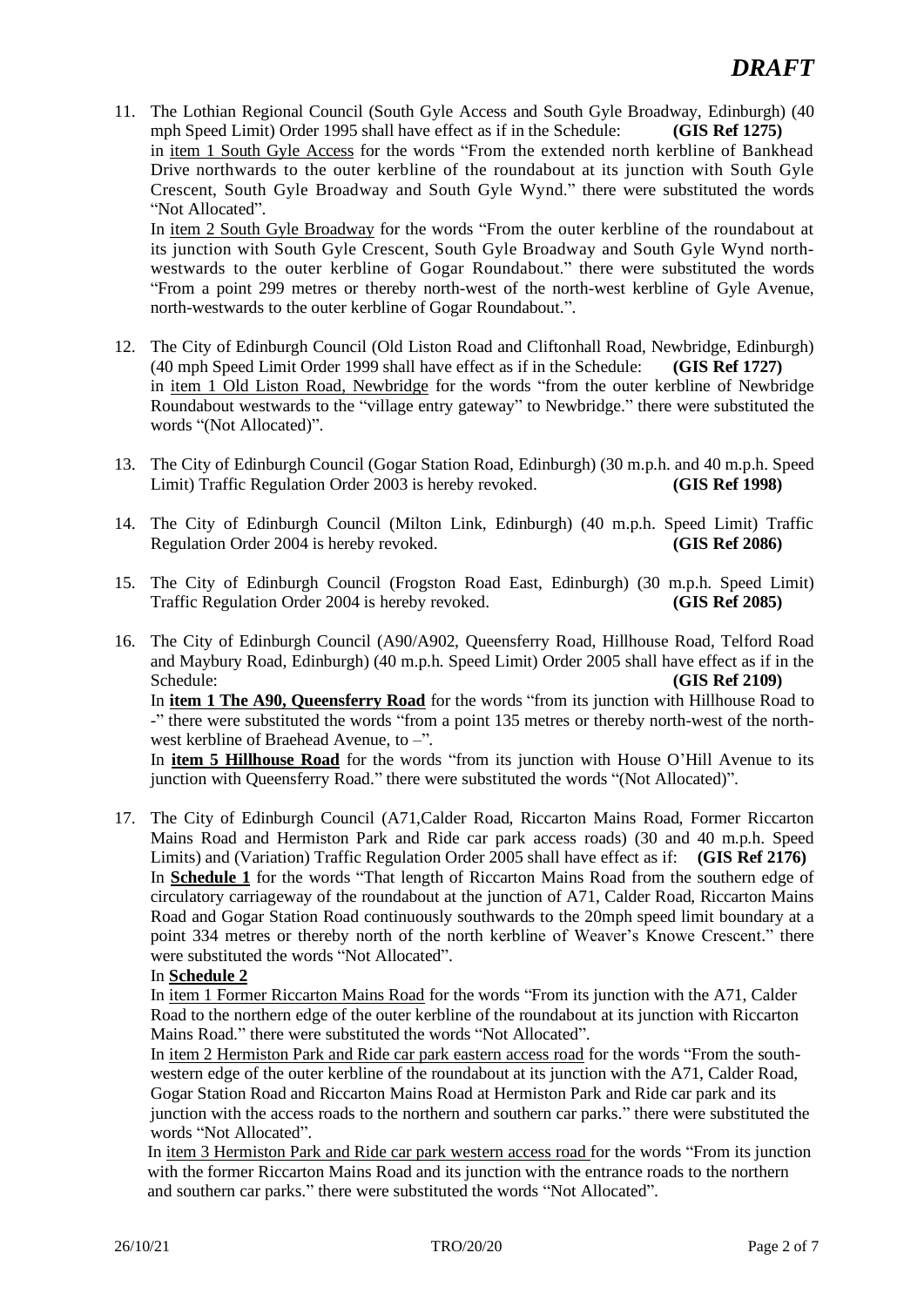18. The City of Edinburgh Council (A1, The Jewel to Newcraighall, Edinburgh) (50 m.p.h. Speed Limit) Order 2006 shall have effect as if: **(GIS Ref 2299)** in the Schedule for the words "The A1 road, non-trunk section, from the outer kerbline of the roundabout at its junction with Milton Link (including the whole roundabout) south-eastwards for a distance of 1.3 kilometres or thereby to the East Lothian boundary at Newcraighall, together with the on- and off- slip roads to the A6095 Newcraighall Road." there were substituted the words: "The A1 road, non-trunk section, from the outer kerbline of the roundabout at its junction with

The Jewel (excluding the whole roundabout) south-eastwards for a distance of 1.3 kilometres or thereby to the East Lothian boundary at Newcraighall, together with the on- and off- slip roads to the A6095 Newcraighall Road.".

- 19. The City of Edinburgh Council (Hawes Brae, Queensferry) (Restricted Road) Order 2007 is hereby revoked. **(GIS Ref 2502)**
- 20. The City of Edinburgh Council ((40 m.p.h. Speed Limit Direction) (No. 1) and Restricted Road)) (Variation) Order 2007 is hereby revoked. **(GIS Ref 2456)**
- 21. The City of Edinburgh Council (West Approach Road, Edinburgh) (Restricted Road) Order 2008 is hereby revoked. **(GIS Ref 2542)**
- 22. The City of Edinburgh Council (Musselburgh Road, Edinburgh) (Restricted Roads) Order 2009 shall have effect as if in the Schedule: **(GIS Ref 2735)** in item Milton Road East for the words "from a point 20 metres or thereby east of its junction with Brunstane Mill Road eastwards to its junction with Musselburgh Road." there were substituted the words "Not Allocated".
- 23. The City of Edinburgh Council (B924 Edinburgh Road and Hawes Brae, Queensferry) (40 m.p.h. Speed Limit) Order 2012 shall have effect as if: **(GIS Ref 2953)** in the Schedule for the words "That length of the Edinburgh Road (B924) and Hawes Brae, Queensferry, from a point 280m or thereby north west from the point of intersection of the north kerbline of the A90, Queensferry Road (eastbound carriageway) and the southwest kerbline of the B924, Edinburgh Road (eastbound on slip-road to the A90, Queensferry Road) north westwards to a point, 310 metres or thereby east of the east face of the Forth Rail Bridge." there were substituted the words "That length of the Edinburgh Road (B924) and Hawes Brae, Queensferry, from a point 280 metres or thereby north-west from the point of intersection of the north kerbline of the A90, Queensferry Road (eastbound carriageway) and the south-west kerbline of the B924, Edinburgh Road (eastbound on slip-road to the A90, Queensferry Road) northwestwards to a point, 11 metres or thereby east of the east kerbline of Bankhead Road."
- 24. The City of Edinburgh Council (Various Roads, Edinburgh) (20 mph Speed Limit) Order 2016 shall have effect as if: **(GIS Ref 3358)** in the Schedule, in Area Five, in item South Gyle Broadway all the words were deleted.
- 25. The City of Edinburgh Council (West Approach Road, Edinburgh) (Restricted Roads) Order 2017 is hereby revoked. **(GIS Ref 3398)**
- 26. The City of Edinburgh Council (A8, Glasgow Road, Edinburgh) (40 mph Speed Limit) Order 2019 shall have effect as if in Schedule 1: **(GIS Ref 3480)** in item A8, Glasgow Road, Edinburgh for the words "A8, Glasgow Road, Edinburgh" and "From a point 94 metres or thereby west of the centre line of Gyle Bridge to a point 288 metres or thereby east of the east kerbline of Station Road (Ratho Station)." there were substituted the words: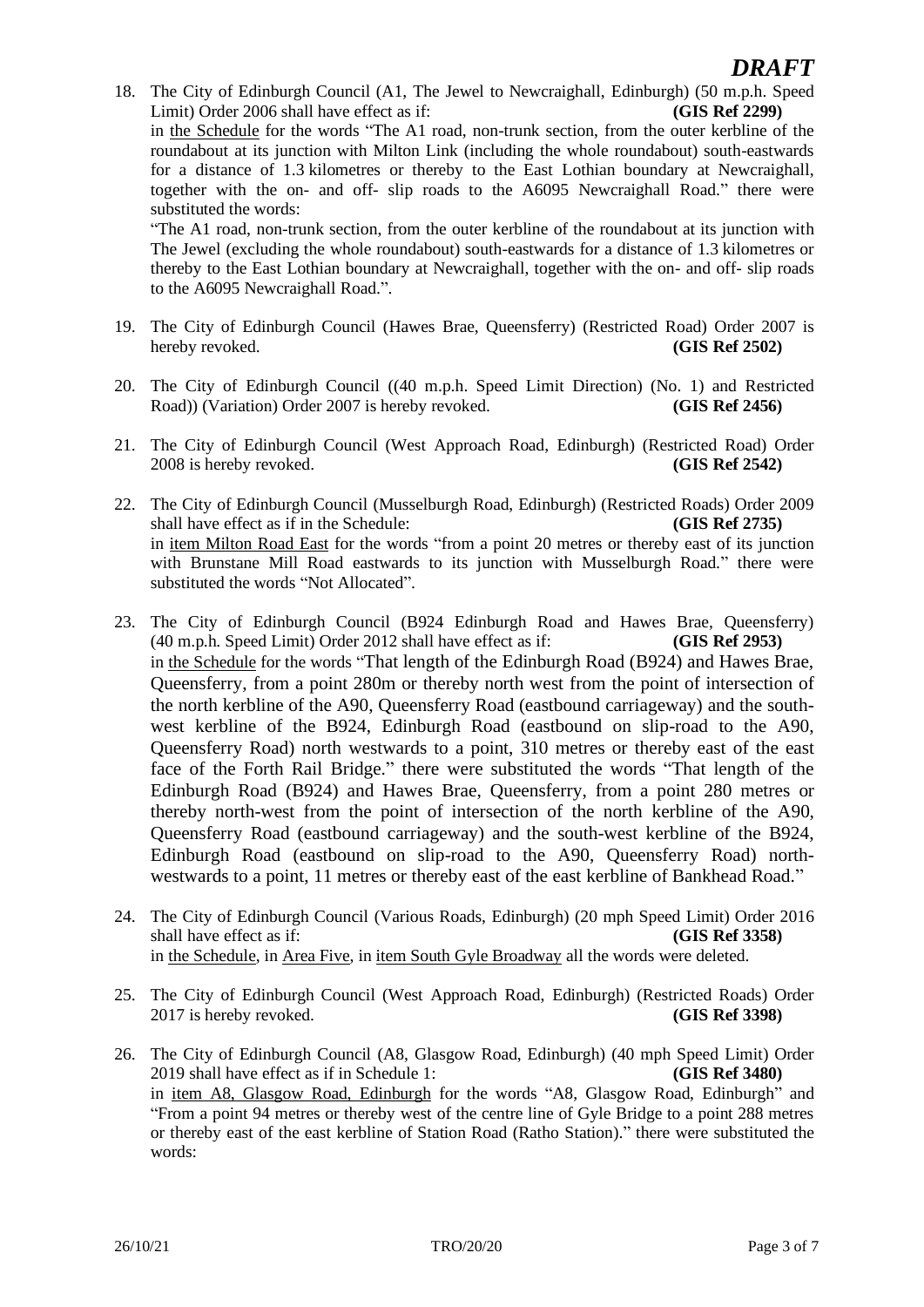## *DRAFT*

| "A89.         | (a) | That length of the A89, Edinburgh Road from the centreline of bridge over |
|---------------|-----|---------------------------------------------------------------------------|
| Edinburgh     |     | the River Almond, eastwards to the outer kerbline of the west end of      |
| Road          |     | Newbridge Roundabout.                                                     |
| A8,           | (b) | From a point 460 metres or thereby west of the west kerbline of Hallyards |
| Glasgow       |     | Road, eastwards to a point 113 metres or thereby west of the extended     |
| Road          |     | west kerbline of Maybury Road.                                            |
| Gogar Station | (c) | From the south kerbline of the A8, Glasgow Road, southwards for a         |
| Road          |     | distance of 20 metres or thereby."                                        |

27. The City of Edinburgh Council (Seafield Road East, Edinburgh) (Restricted Roads) Order 2019 is hereby revoked. **(GIS Ref 3485)**

Executed by The City of Edinburgh Council this ---- day of ---- Two thousand and ----.

(witness) signed on behalf of Executive Director of Place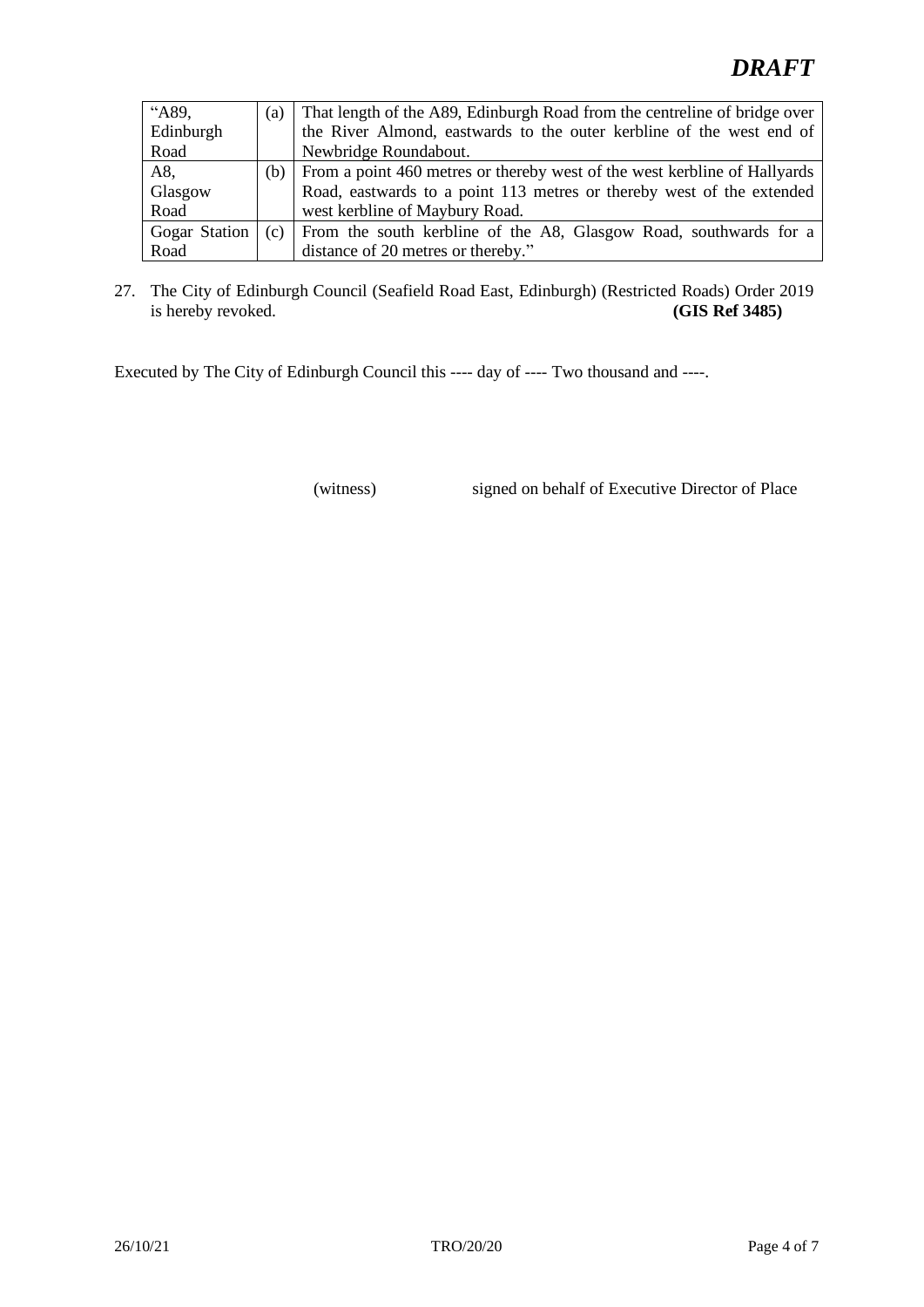#### **SCHEDULE 1**

### **Restricted Roads 30 MPH Speed Limits**

| <b>Road in Edinburgh</b>       | <b>Lengths of Road</b>                                                                                    |  |
|--------------------------------|-----------------------------------------------------------------------------------------------------------|--|
| <b>Bankhead Road</b>           | From the south kerbline of Hawes Brae (Queensferry) for a distance of                                     |  |
|                                | 180 metres or thereby southwards.                                                                         |  |
| <b>Biggar Road</b>             | From a point 65 metres or thereby south of the south kerbline of                                          |  |
|                                | Swanston Drive, northwards to the north kerbline of Oxgangs Road and                                      |  |
|                                | Frogston Road West.                                                                                       |  |
| <b>Calder Road</b>             | From a point 38 metres or thereby west of the west kerbline of                                            |  |
|                                | Hermiston House Road, eastwards to the west kerbline of Stevenson                                         |  |
|                                | Drive.                                                                                                    |  |
| <b>Comiston Road</b>           | From a point 13 metres or thereby south of the south kerbline of Braid                                    |  |
|                                | Hills Road, southwards to the north kerbline of Oxgangs Road and                                          |  |
|                                | Frogston Road West.                                                                                       |  |
| <b>Frogston Brae</b>           | From its junction with Frogston Road West eastwards to its junction                                       |  |
|                                | with Frogston Road East.                                                                                  |  |
| <b>Frogston Road East</b>      | From its junction with Frogston Brae eastwards to its junction with                                       |  |
|                                | Howden Hall Road, Captain's Road and Burdiehouse Road.                                                    |  |
| <b>Frogston Road West</b>      | From its junction with Comiston Road and Biggar Road eastwards to its                                     |  |
|                                | junction with Frogston Brae.                                                                              |  |
| <b>Glasgow Road (A8)</b>       | From the outer kerbline of Newbridge Roundabout (including the<br>(a)                                     |  |
|                                | whole carriageway of the said roundabout), eastwards to a point                                           |  |
|                                | 460 metres or thereby west of the west kerbline of Hallyards                                              |  |
|                                | Road.                                                                                                     |  |
|                                | From a point 113 metres or thereby west of the extended west<br>(b)                                       |  |
|                                | kerbline of Maybury Road, eastwards to a point 97 metres or                                               |  |
|                                | thereby east of the east kerbline of Craigs Avenue.                                                       |  |
| <b>Gogar Station Road</b>      | From a point 20 metres or thereby south of the south kerbline of the A8,                                  |  |
|                                | Glasgow Road, southwards to the outer kerbline of the Calder Road<br>Roundabout.                          |  |
| <b>Hawes Brae, Queensferry</b> |                                                                                                           |  |
|                                | From a point 11 metres or thereby east of the east kerbline of Bankhead                                   |  |
|                                | Road, north-westwards to a point 130 metres or thereby east of the east<br>face of the Forth Rail Bridge. |  |
| <b>Hermiston Park and Ride</b> | From the south-western edge of the outer kerbline of the roundabout at                                    |  |
| car park - Eastern Access      | its junction with the A71, Calder Road, Gogar Station Road and                                            |  |
| Road                           | Riccarton Mains Road at Hermiston Park and Ride car park, south-                                          |  |
|                                | westwards to its junction with the access roads to the northern and                                       |  |
|                                | southern car parks.                                                                                       |  |
| <b>Hermiston Park and Ride</b> | From the West Leg of the former Riccarton Mains Road north-                                               |  |
| car park - Western             | westwards to its junction with the entrance to the northern and southern                                  |  |
| <b>Access Road</b>             | car parks.                                                                                                |  |
| <b>Hillhouse Road</b>          | From its junction with Queensferry Road eastwards to its junction with                                    |  |
|                                | House O'Hill Avenue.                                                                                      |  |
| <b>Lanark Road</b>             | From a point 11 metres or thereby east of the east kerbline of Spylaw                                     |  |
|                                | Park, eastwards to a point 24 metres or thereby east of the east kerbline                                 |  |
|                                | of Redhall View.                                                                                          |  |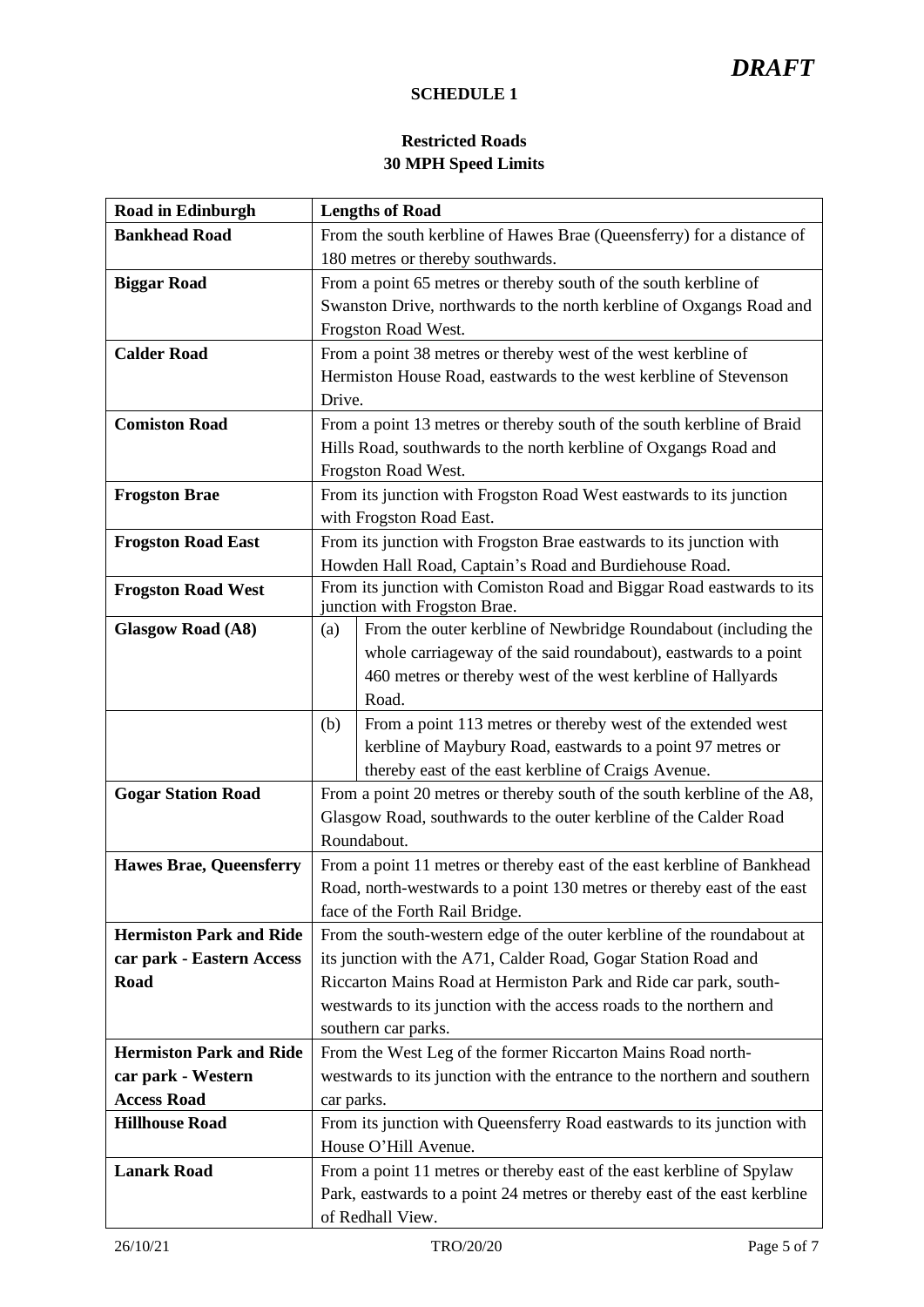## *DRAFT*

| <b>Milton Link</b>            | From the outer kerbline of the Jewel Roundabout (including the whole      |  |  |
|-------------------------------|---------------------------------------------------------------------------|--|--|
|                               | roundabout forming part of the A1 road), northwards to its junction       |  |  |
|                               | with Milton Road, Sir Harry Lauder Road and Milton Road East.             |  |  |
| <b>Milton Road (including</b> | From its junction with Hope Lane eastwards, including those parts also    |  |  |
| <b>Duddingston Crescent</b>   | known as Duddingston Crescent and Milton Road East, to its junction       |  |  |
| and Milton Road East)         | with Musselburgh Road.                                                    |  |  |
| <b>Old Liston Road</b>        | From the outer kerbline of Newbridge Roundabout, southwards and           |  |  |
|                               | then westwards to a point 50 metres or thereby south of the south         |  |  |
|                               | kerbline of Parkside.                                                     |  |  |
| <b>Queensferry Road</b>       | From a point 135 metres or thereby north-west of the north-west           |  |  |
|                               | kerbline of Braehead Avenue, south-eastwards and then eastwards to its    |  |  |
|                               | junction with Hillhouse Road.                                             |  |  |
| <b>Riccarton Mains Road</b>   | From the outer kerbline of the roundabout at the A71, Calder<br>(a)       |  |  |
|                               | Road, Gogar Station Road and Riccarton Mains Road,                        |  |  |
|                               | southwards to a point 334 metres or thereby north of the north            |  |  |
|                               | kerbline of Weaver's Knowe Crescent.                                      |  |  |
|                               | (West Leg - Riccarton Mains Road adjacent to Hermiston Park<br>(b)        |  |  |
|                               | and Ride), from the south kerbline of Calder Road southwards to           |  |  |
|                               | the main carriageway of Riccarton Mains Road.                             |  |  |
| <b>Seafield Road East</b>     | From its junction with Portobello Road and King's Road northwards to      |  |  |
|                               | a point 87 metres or thereby north of the north kerbline of Fillyside     |  |  |
|                               | Road.                                                                     |  |  |
| <b>Sir Harry Lauder Road</b>  | From its junction with Portobello Road and King's Road, including         |  |  |
|                               | King's Road roundabout, southwards to its junction with Milton Road       |  |  |
|                               | and Milton Road East.                                                     |  |  |
| <b>South Gyle Access</b>      | From the extended north kerbline of Bankhead Drive, northwards to the     |  |  |
|                               | outer kerbline of the roundabout at its junction with South Gyle          |  |  |
|                               | Crescent, South Gyle Broadway and South Gyle Wynd.                        |  |  |
| <b>South Gyle Broadway</b>    | From the outer kerbline of the roundabout at its junction with South      |  |  |
|                               | Gyle Crescent, South Gyle Broadway and South Gyle Wynd, (including        |  |  |
|                               | the whole roundabout), north-westwards to a point 299 metres or           |  |  |
|                               | thereby north-west of the north-west kerbline of Gyle Avenue.             |  |  |
| <b>West Approach Road</b>     | From its junction with Roseburn Street, eastwards then<br>(a)             |  |  |
|                               | southwards and then north-eastwards to the north face of the              |  |  |
|                               | Morrison Street overbridge, including those sections of                   |  |  |
|                               | carriageway for north-eastbound only traffic (north leg), and             |  |  |
|                               | south-westbound only traffic (south leg).                                 |  |  |
|                               | From its junction with the on-slip road for north-westbound only<br>(b)   |  |  |
|                               | traffic, south-westwards to the south kerbline of Dundee Street.          |  |  |
| <b>Wester Hailes Road</b>     | From its junction with Calder Road southwards and then south-             |  |  |
|                               | eastwards to a point 118 metres or thereby north of the north kerbline of |  |  |
|                               | Lanark Road.                                                              |  |  |

*Explanatory Note - The lengths of road in this Order are in addition to the lengths of restricted road described in the entries in Part I – Edinburgh District of the Schedule to the Lothian Regional Council (Restricted Roads) Order 1985.*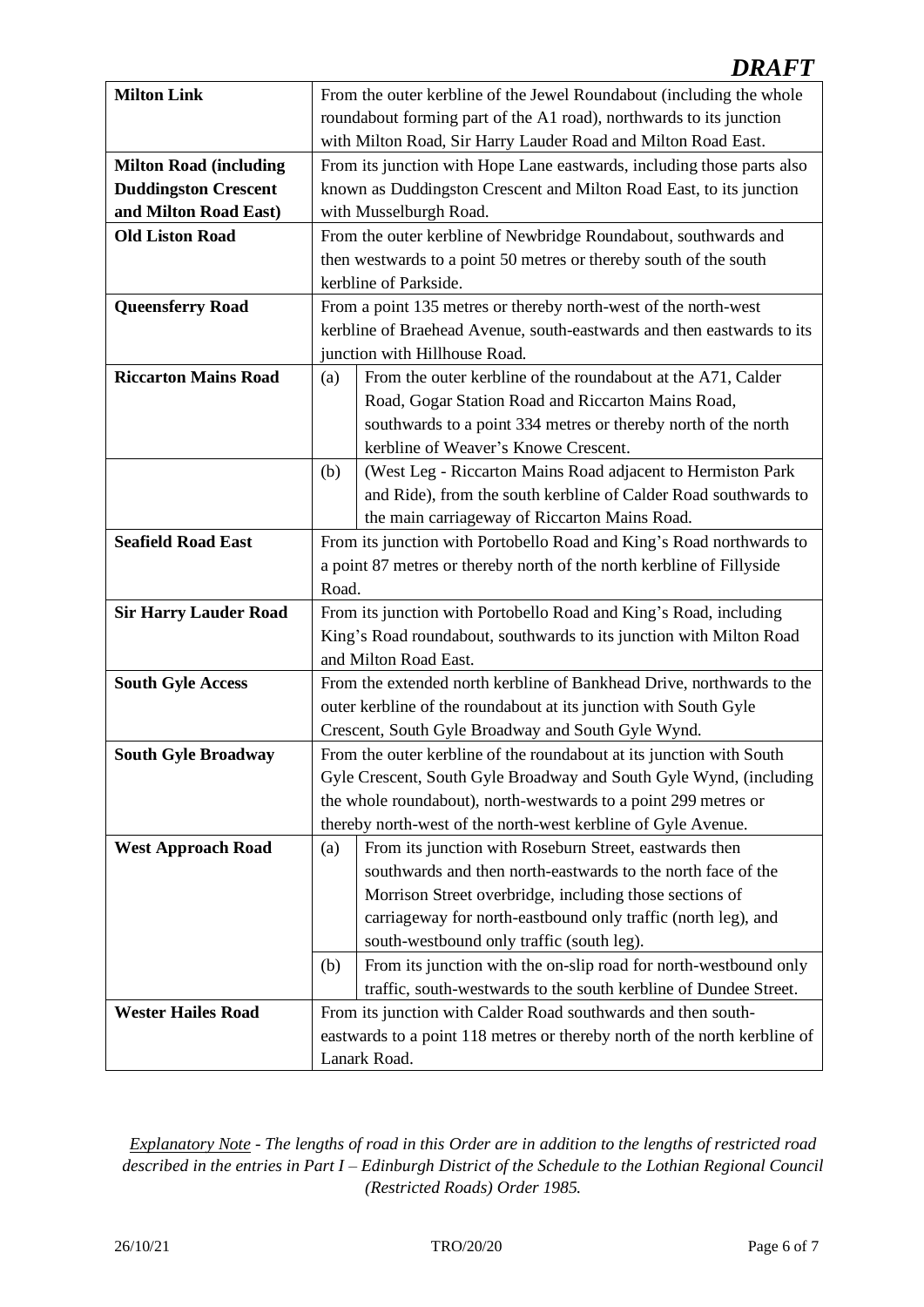#### **SCHEDULE 2**

#### **VARIATIONS ETC TO THE EDINBURGH CORPORATION (40 M.P.H. SPEED LIMIT DIRECTION) (NO. 1) ORDER, 1961**

The above Order shall have effect as if:

#### In the SCHEDULE:

In item 1. Comiston Road for the words "1. Comiston Road" and "From a point 14 yards or thereby south of its junction with Braid Hills Road southwards including Biggar Road to its junction with the northernmost roundabout of the Lothianburn Interchange on the A720 City Bypass." there were substituted the words "1. Biggar Road" and "From a point 65 metres or thereby south of the south kerbline of Swanston Drive, southwards to its junction with the northernmost roundabout of the Lothianburn Interchange on the A720 City Bypass.".

#### In item 2. Frogston Road West

In item (a) for the words "from its junction with Comiston Road and Biggar Road to its junction with Frogston Avenue." there were substituted the words "(Not Allocated)". In item (b) for the words "from a point 15 metres or thereby east of its junction with Mounthooly Loan to its junction with Frogston Brae." there were substituted the words "(Not Allocated)".

In item 2A. Frogston Brae for the words "from its junction with Frogston Road West eastwards to its junction with Frogston Road East." there were substituted the words "(Not Allocated)".

In item 2B. Frogston Road East for the words "from its junction with Frogston Brae eastwards to its junction with Mortonhall Gate" there were substituted the words "(Not Allocated)".

In item 5. Milton Road West for the words "From a point 43 metres or thereby east of its junction with Park Avenue eastwards including Milton Road East to a point 20 metres or thereby east of its junction with Brunstane Mill Road." there were substituted the words "(Not Allocated)".

In item 10. Glasgow Road for the words "From a point 45 yards or thereby west of its junction with Drum Brae South westwards to a point 100 yards or thereby west of the Gyle Bridge." there were substituted the words "(Not Allocated)".

In item 11. Lanark Road for the words "From a point 32 yards or thereby east of its junction with Redhall View westwards to a point 7 yards or thereby east of its junction with Spylaw Park." there were substituted the words "(Not Allocated)".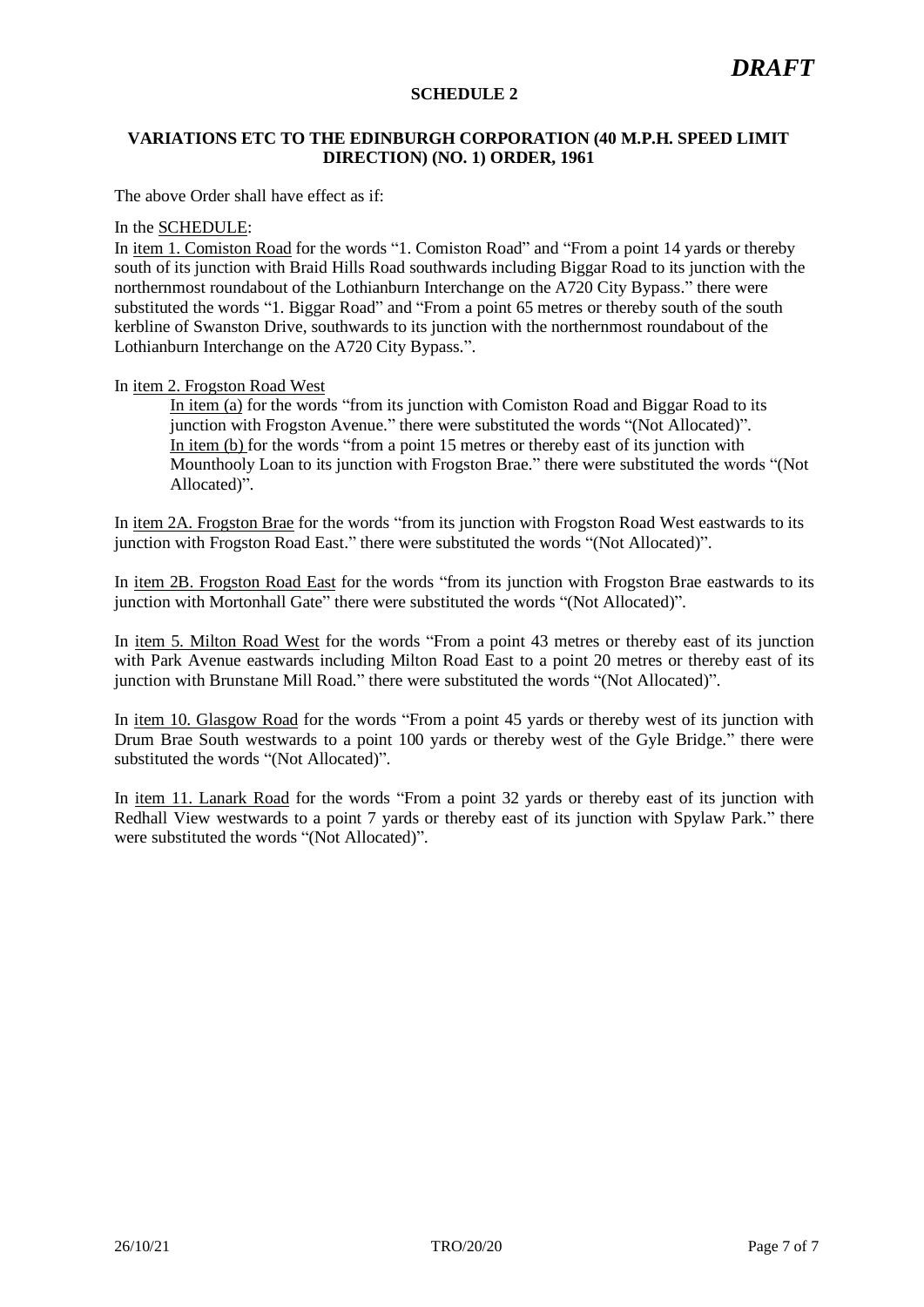#### **Statement of Reasons**

#### **The City of Edinburgh (Various Roads, Edinburgh) (Speed Limit Reductions) (Restricted Roads) Order 202\_ - TRO/20/20**

Proposed Traffic Order to introduce 30mph speed limits.

The Council's Local Transport Strategy contains policies that set out its approach to setting appropriate speed limits on its road network. Policy Safe 5 and Safe 6 state that the Council will undertake a programme of reducing 40mph speed limits to 30mph at locations with urban frontages.

Reduced speed limits further the Council's ambitions to create environments that encourage walking and cycling and to provide a road network that is safe for all road users.

A review has recently been undertaken of all 40mph roads within the City of Edinburgh Council's boundary to consider the potential to reduce their speed limits. The outcomes of this review were reported to the Council's Transport and Environment Committee on 27 February 2020. The Committee gave its approval to commence the statutory process to reduce the speed limit from 40mph to 30mph at the following locations:

- Lanark Road;
- West Approach Road:
- Comiston Road;
- Biggar Road;
- Riccarton Mains Road including access roads to Hermiston Park & Ride;
- Calder Road;
- Wester Hailes Road;
- Glasgow Road between Gogar roundabout and Drum Brae roundabout;
- Glasgow Road between Newbridge roundabout and the east end of Ratho Station;
- Old Liston Road;
- Gogar Station Road;
- South Gyle Broadway;
- South Gyle Access;
- Queensferry Road;
- Hillhouse Road;
- Frogston Brae;
- Seafield Road East;
- Frogston Road East
- Frogston Road West;
- Sir Harry Lauder Road;
- Milton Link;
- Milton Road including parts known as Duddingston Crescent;
- Milton Road East;
- Hawes Brae; and
- Bankhead Road

Police Scotland is responsible for the enforcement of posted speed limits and has provided a statement of support for the proposal to these reduce speed limits.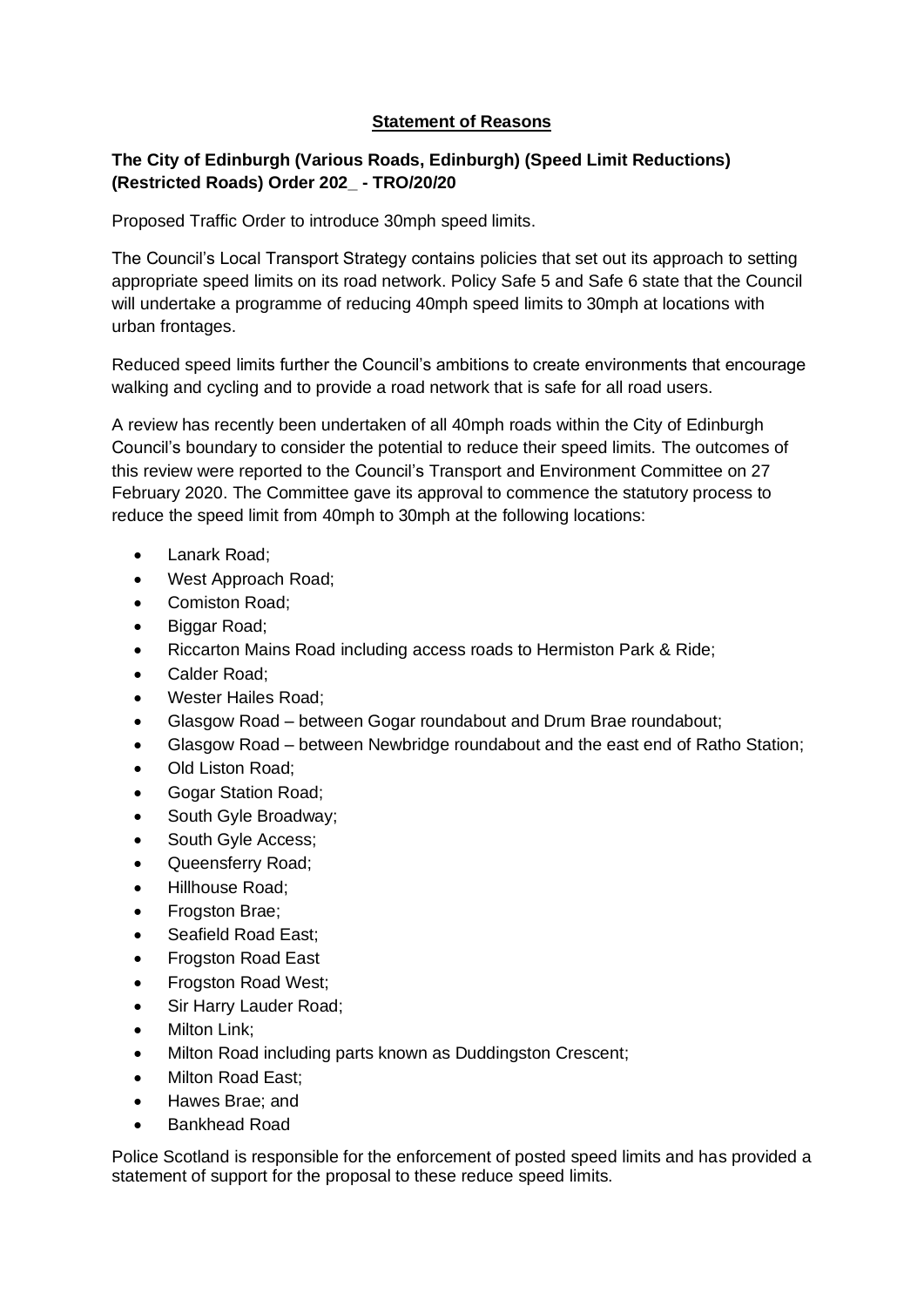#### **Appendix 2 - Responses received to the advertised TRO/20/20 and responses to the comments raised**

Total number of representations 52 (20 objections and 32 notes of support)

| TABLE 1 - Notes of support referring to specific locations:            | <b>Number received:</b> |
|------------------------------------------------------------------------|-------------------------|
| (Please note that some respondents referred to more than one location) |                         |
| Sir Harry Lauder Road                                                  |                         |
| <b>Milton Road</b>                                                     |                         |
| <b>Comiston Road</b>                                                   | 4                       |
| Queensferry Road                                                       | 2                       |
| South Gyle                                                             |                         |
| Calder Road                                                            |                         |
| Wester Hailes Road                                                     |                         |
| Seafield Road East                                                     |                         |
| West Approach Road                                                     |                         |
| <b>Biggar Road</b>                                                     |                         |
| <b>Frogston Road East</b>                                              |                         |
| Frogston Road West                                                     |                         |
| Frogston Brae                                                          |                         |
| Glasgow Road                                                           | 6                       |

| <b>TABLE 2 - Objections referring to specific locations:</b>           | <b>Number received:</b> |
|------------------------------------------------------------------------|-------------------------|
| (Please note that some respondents referred to more than one location) |                         |
| TRO/20/20 (all locations)                                              | $\overline{2}$          |
| <b>Biggar Road</b>                                                     | 1                       |
| <b>Calder Road</b>                                                     | 1                       |
| <b>Comiston Road</b>                                                   | 1                       |
| <b>Frogston Brae</b>                                                   | 1                       |
| Frogston Road East                                                     | 1                       |
| <b>Frogston Road West</b>                                              | 1                       |
| Glasgow Road (between Gogar roundabout and Drum Brae roundabout)       | 17                      |
| Glasgow Road (between Newbridge roundabout and the east end of Ratho   | $\overline{2}$          |
| Station)                                                               |                         |
| <b>Gogar Station Road</b>                                              | 1                       |
| <b>Riccarton Mains Road</b>                                            | 1                       |
| Lanark Road                                                            | 1                       |
| Old Liston Road                                                        | 1                       |
| Seafield Road East                                                     | 1                       |
| Sir Harry Lauder Road                                                  | 1                       |
| South Gyle Access                                                      | 1                       |
| South Gyle Broadway                                                    | 1                       |
| West Approach Road                                                     | 1                       |
| <b>Wester Hailes Road</b>                                              | 1                       |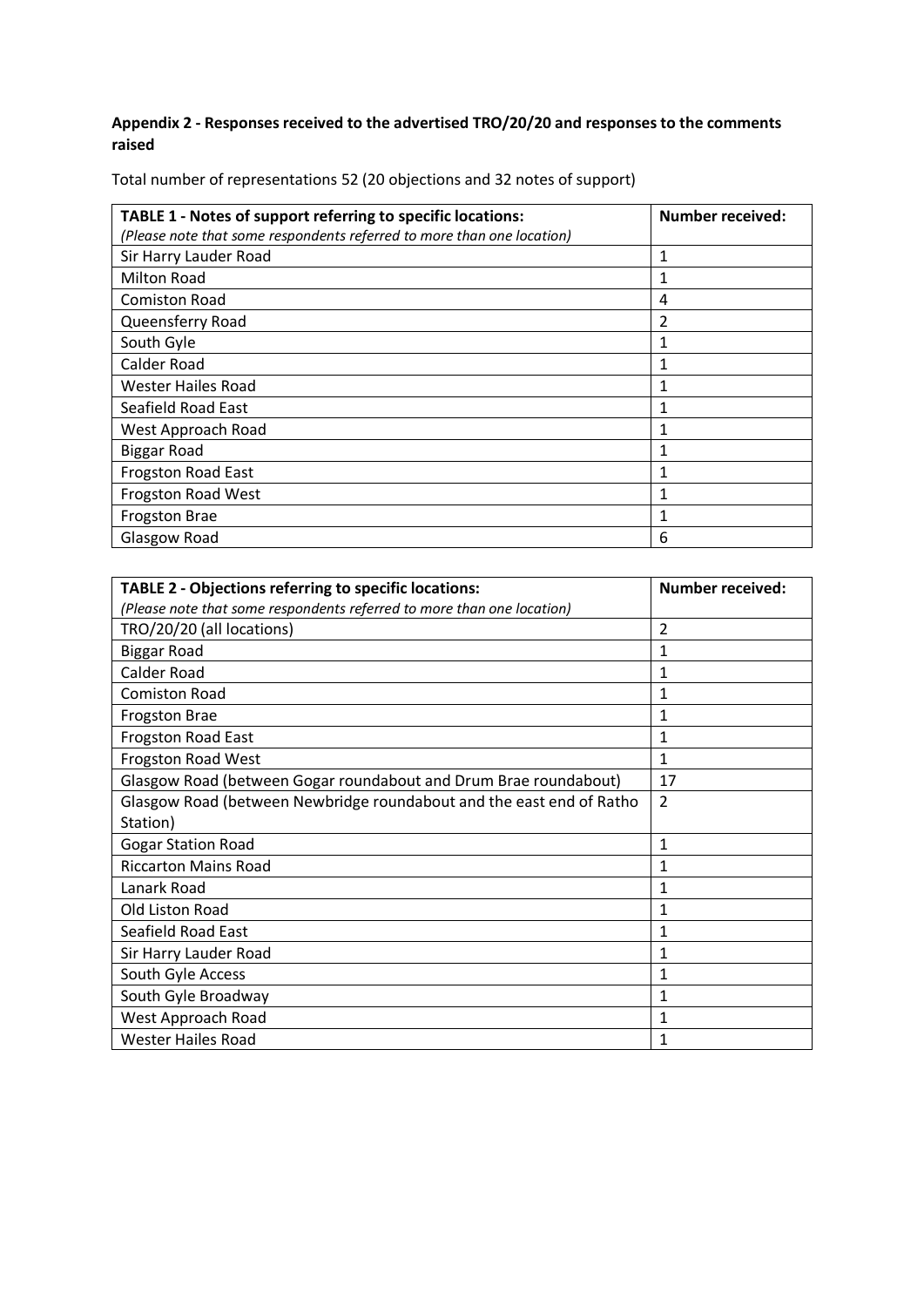| <b>TABLE 3</b>                                                                           |                                                       |                                                                                                                                                                                                                                                                                                                                                                                                                                                                                                                                                                    |
|------------------------------------------------------------------------------------------|-------------------------------------------------------|--------------------------------------------------------------------------------------------------------------------------------------------------------------------------------------------------------------------------------------------------------------------------------------------------------------------------------------------------------------------------------------------------------------------------------------------------------------------------------------------------------------------------------------------------------------------|
| Issue raised:                                                                            | <b>Number of</b><br>respondents raising<br>the issue: | Response:                                                                                                                                                                                                                                                                                                                                                                                                                                                                                                                                                          |
| Lack of evidence that speed<br>limit reductions are effective<br>and improve road safety | $\mathbf{3}$                                          | The 40mph Speed Limit Review commenced following the citywide 20mph roll out. A report<br>evaluating the 20mph rollout was considered by the Transport and Environment Committee in<br>October 2019. Findings revealed that slower speeds were having a positive impact on the safety<br>and wellbeing of residents and visitors. People who walk and cycle reported they were doing so<br>much more frequently now streets are calmer. Amongst the findings reported was a statistically<br>significant reduction in speeds across the monitoring sites surveyed. |
|                                                                                          |                                                       | The Council has adopted a "Vision Zero" policy approach to road safety. This means that our<br>overarching road safety vision is to work towards the provision of a modern road network<br>where all users are safe from the risk of being killed or seriously injured. This approach, which is<br>in keeping with the Scottish Government's Road Safety Framework to 2020, has major<br>implications for road network management.                                                                                                                                 |
|                                                                                          |                                                       | Vehicle speed is the most important single factor in the severity of road collisions, with the risk<br>of fatal injury to pedestrians being more than eight times higher at 30mph than 20mph. The<br>chance of survival halves again between 30mph and 40mph. So urban speed limits need to<br>reduce, if the Council is to move toward Vision Zero.                                                                                                                                                                                                               |
|                                                                                          |                                                       | Speed is not only a safety issue. Lower speeds contribute to place making - streets with slower<br>traffic are more attractive to residents, pedestrians, cyclists and children and can improve the<br>environment for business and social interaction.                                                                                                                                                                                                                                                                                                            |
|                                                                                          |                                                       | As with the 20mph roll out, the Council's Road Safety team will monitor the vehicle speeds and<br>collision profiles of the locations proposed for a reduction in speed limit from 40mph to 30mph<br>as stated in TRO/20/20.                                                                                                                                                                                                                                                                                                                                       |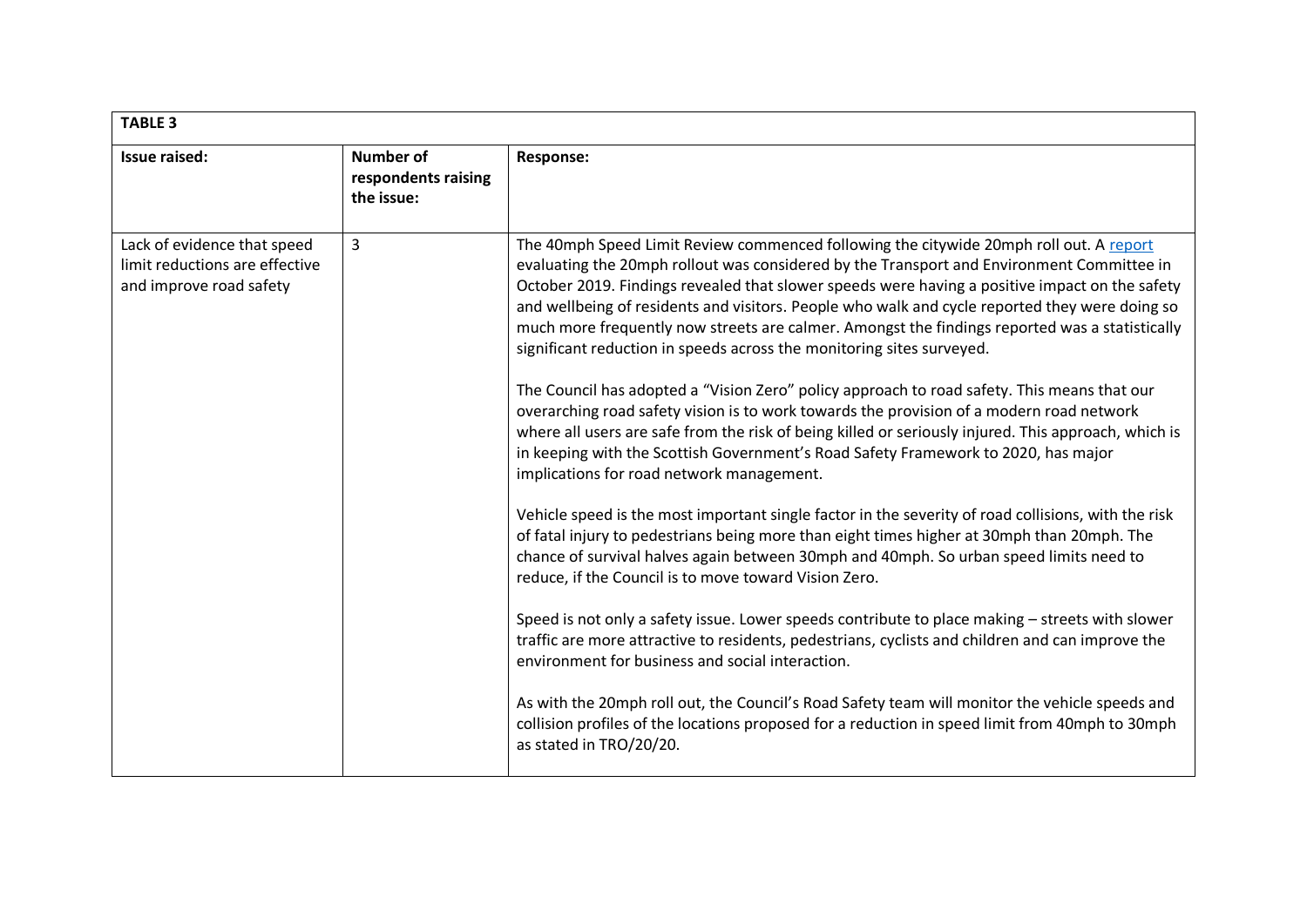|                                                                                                        |                                                                                                                                                                                                                                                                                                                         | Furthermore, Police Scotland is responsible for enforcing speed limits and has been consulted as<br>part of the statutory consultation process. Police Scotland is supportive of improved road safety<br>across the city and is working with the Council to achieve this through road safety education and<br>behaviour change initiatives. The Council will continue to work closely with Police Scotland on<br>educating all road users on the importance of road safety to achieve a cultural change and<br>safety benefits for all.                                                                                                                                                                                                                                                                                                           |
|--------------------------------------------------------------------------------------------------------|-------------------------------------------------------------------------------------------------------------------------------------------------------------------------------------------------------------------------------------------------------------------------------------------------------------------------|---------------------------------------------------------------------------------------------------------------------------------------------------------------------------------------------------------------------------------------------------------------------------------------------------------------------------------------------------------------------------------------------------------------------------------------------------------------------------------------------------------------------------------------------------------------------------------------------------------------------------------------------------------------------------------------------------------------------------------------------------------------------------------------------------------------------------------------------------|
| Speed limit reductions will<br>cause delays and increase<br>congestion and air pollution.              | 2 - not site specific<br>16 - Glasgow Road,<br>between Gogar<br>roundabout and<br>Drum Brae<br>1 - Glasgow Road,<br>between Newbridge<br>roundabout and the<br>east end of Ratho<br>Station                                                                                                                             | Vehicles traveling at slower speeds can help to promote a smooth driving style which helps<br>traffic to flow. A subsequent reduction in acceleration, deceleration, gear changing and braking<br>and a move away from 'stop-go' driving will help to reduce fuel consumption and associated<br>emissions. Importantly, some environmental benefit from the change is expected from helping<br>to unlock the potential for walking or cycling instead of driving.<br>The Council continues to prioritise the issue of poor air quality, with a range of projects,<br>including proposals for a Low Emission Zone and investment in high quality walking and cycling<br>infrastructure to encourage modal shift away from private car use.                                                                                                         |
| Reduction of speed limit on<br>roads with no residential<br>frontages and/or low<br>pedestrian volumes | $1$ – not site specific<br>1 - Calder Road,<br>Frogston Brae,<br>Frogston Road West<br>and Frogston Road<br>East, Glasgow Road,<br>between Newbridge<br>roundabout and the<br>east end of Ratho<br>Station, Riccarton<br>Mains Road, Old<br>Liston Road, South<br>Gyle Access, South<br>Gyle Broadway,<br>West Approach | The 40mph Speed Limit Review was founded upon a range of data criteria that was collected<br>and evaluated. The review accounted for the function and local features at each location,<br>including residences and active travel facilities, however the absence of these would not<br>necessarily justify retaining the existing 40mph speed limit.<br>Other key considerations included reviewing traffic data that was collected at each site, its<br>collision history and network consistency. The reduction in speed limit on the roads identified<br>aims to further the Council's ambitions to create a road network that is safe for all road users.<br>The reductions stand to support on going and future transport proposals, for example the West<br>Edinburgh Link which will improve walking and cycling facilities in South Gyle. |